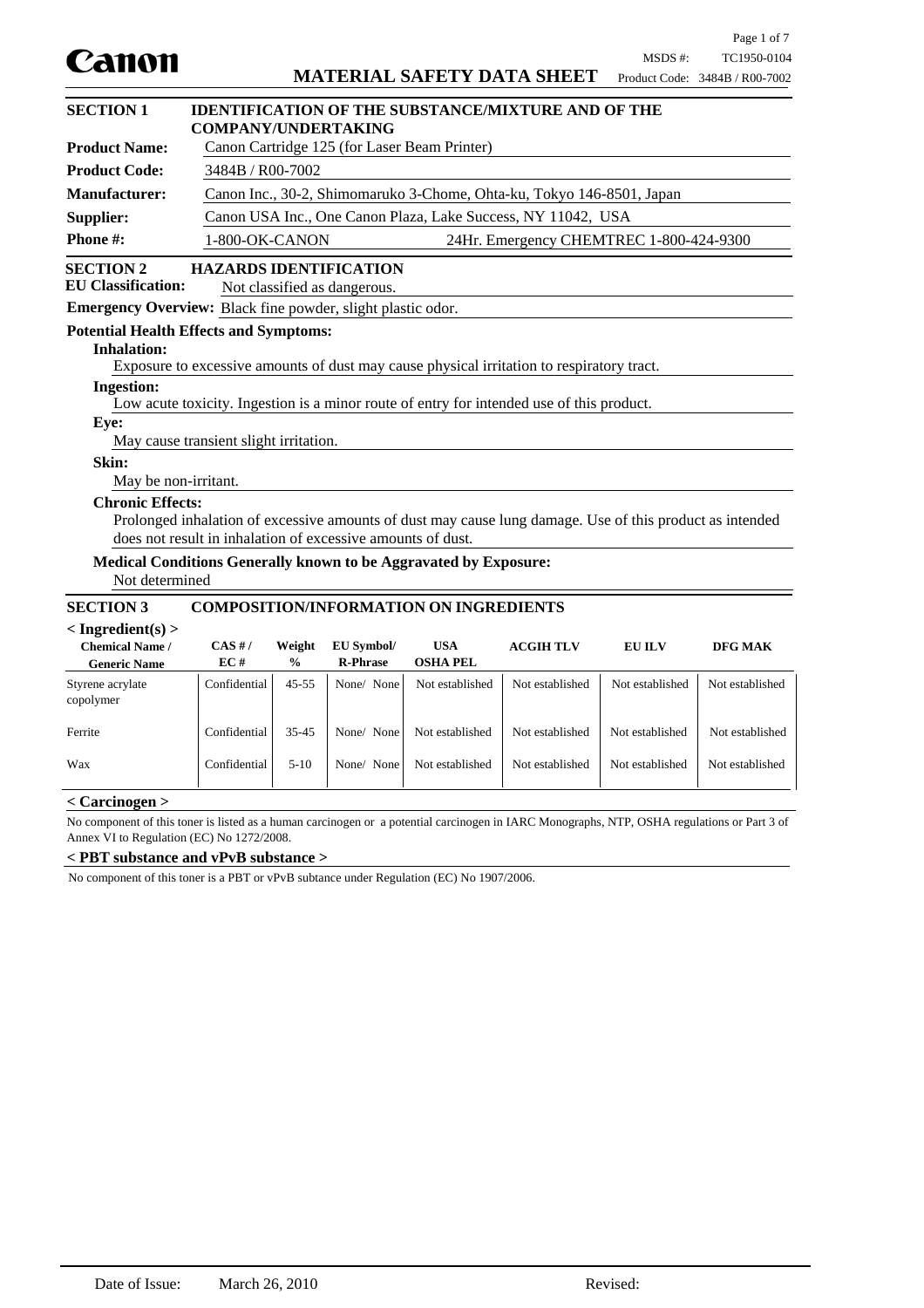

# **SECTION 4 FIRST AID MEASURES**

### **First Aid Measures:**

#### **Inhalation:**

If symptoms are experienced, move victim to fresh air and obtain medical advice.

#### **Ingestion:**

Rinse mouth. Drink 1 or 2 glasses of water. If irritation or discomfort occurs, obtain medical advice immediately.

#### **Eye:**

Do not allow victim to rub eye(s). Flush with lukewarm, gently flowing water for 5 minutes or until particle is removed. If irritation persists, obtain medical attention.

### **Skin:**

Wash with soap and water. If irritation persists, obtain medical advice.

#### **Note to Physicians:**

None

## **SECTION 5 FIRE FIGHTING MEASURES**

# **Fire Fighting Measures:**

#### **Extinguishing Media:**

CO2, water, dry chemicals

**Unsuitable Extinguishing Media:**

None

#### **Special Fire Fighting Procedures:**

None

#### **Unusual Fire and Explosion Hazards:**

Can form explosive dust-air mixtures when finely dispersed in air.

### **Fire and Explosive Properties (See also SECTION 9):**

## **Hazardous Combustion Products:**

CO2, CO

**Other Properties:**

Not available

# **SECTION 6 ACCIDENTAL RELEASE MEASURES**

### **Personal Precautions:**

Avoid breathing dust.

### **Environmental Precautions:**

Do not wash away into sewer.

#### **Method for Cleaning Up:**

Sweep slowly spilled powder on to paper, and carefully transfer into a waste container. Clean remainder with wet paper, wet cloth or a vacuum cleaner.

If a vacuum cleaner is used, it must rate as a dust explosion-proof type. Fine powder can form explosive dust-air mixtures.

# **SECTION 7 HANDLING AND STORAGE**

#### **Handling:**

Avoid breathing dust.

Use with adequate ventilation.

# **Storage:**

Keep out of the reach of children. Keep away from oxidizing materials.

# **Specific Uses:**

Toner for electrophotographic apparatus.

For more information, please refer to the instruction of this product.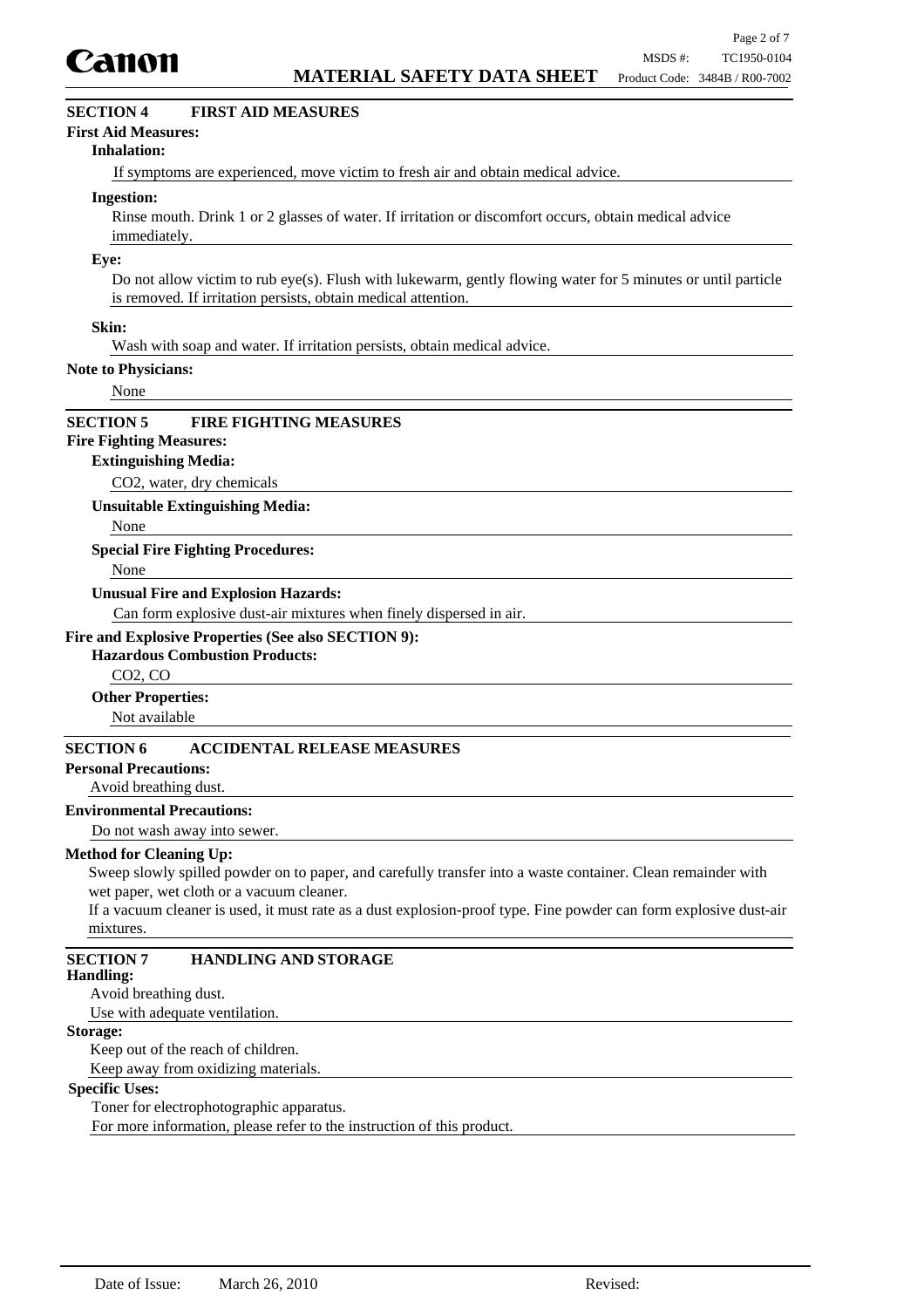# **SECTION 8 EXPOSURE CONTROLS / PERSONAL PROTECTION**

## **Exposure Guidelines:**

|                           | USA OSHA PEL (TWA): 15 mg/m <sup>3</sup> (Total dust), 5 mg/m <sup>3</sup> (Respirable fraction) |
|---------------------------|--------------------------------------------------------------------------------------------------|
| <b>ACGIH TLV (TWA):</b>   | 10 mg/m <sup>3</sup> (Inhalable fraction), 3 mg/m <sup>3</sup> (Respirable fraction)             |
| DFG MAK:                  | $4 \text{ mg/m}^3$ (Inhalable fraction), 1.5 mg/m <sup>3</sup> (Respirable fraction)             |
| (Also refer to SECTION 3) |                                                                                                  |

# **Engineering Controls:**

Use adequate ventilation.

# **Personal Protection Equipment(s):**

| <b>Respiratory Protection:</b> □ Required |                          |
|-------------------------------------------|--------------------------|
|                                           | $\boxtimes$ Not Required |
| <b>Eye/Face Protection:</b>               | $\Box$ Required          |
|                                           | $\boxtimes$ Not Required |
| <b>Skin Protection:</b>                   | $\Box$ Required          |
|                                           | $\boxtimes$ Not Required |

# **SECTION 9 PHYSICAL AND CHEMICAL PROPERTIES**

| Appearance:                                             | Black fine powder                                                              |
|---------------------------------------------------------|--------------------------------------------------------------------------------|
| Odor:                                                   | Slight plastic odor                                                            |
| pH:                                                     | Not applicable                                                                 |
| <b>Boiling Point/Range(°C):</b>                         | Not applicable                                                                 |
| Melting Point/Range(°C):                                | 100-150 (Softening point)                                                      |
| Decomposition Temperature(°C):                          | > 200                                                                          |
| <b>Flash Point(°C):</b>                                 | Not applicable                                                                 |
| <b>Flammable (Explosive) Limits:</b>                    | Not applicable                                                                 |
| <b>Autoignition Temperature(°C):</b>                    | Not available                                                                  |
| <b>Flammability:</b>                                    | Not-flammable (Test method: Directive 92/69/EEC, A10 Flammability<br>(Solids)) |
| <b>Explosive Properties:</b>                            | Can form explosive dust-air mixtures when finely dispersed in air.             |
| <b>Oxidizing Properties:</b>                            | Not available                                                                  |
| <b>Vapor Pressure:</b>                                  | Not applicable                                                                 |
| <b>Vapor Density:</b>                                   | Not applicable                                                                 |
| <b>Density / Specific Gravity:</b>                      | $1.4 - 1.8$                                                                    |
| <b>Water Solubility:</b>                                | Negligible                                                                     |
| <b>Fat Solubility:</b>                                  | Partially soluble in toluene and xylene.                                       |
| Partition Coefficient (n-Octanol/Water): Not applicable |                                                                                |
| <b>Percent Volatile:</b>                                | Negligible                                                                     |
| <b>Evaporation Rate:</b>                                | Not applicable                                                                 |
| Viscosity (mPa s):                                      | Not applicable                                                                 |
|                                                         |                                                                                |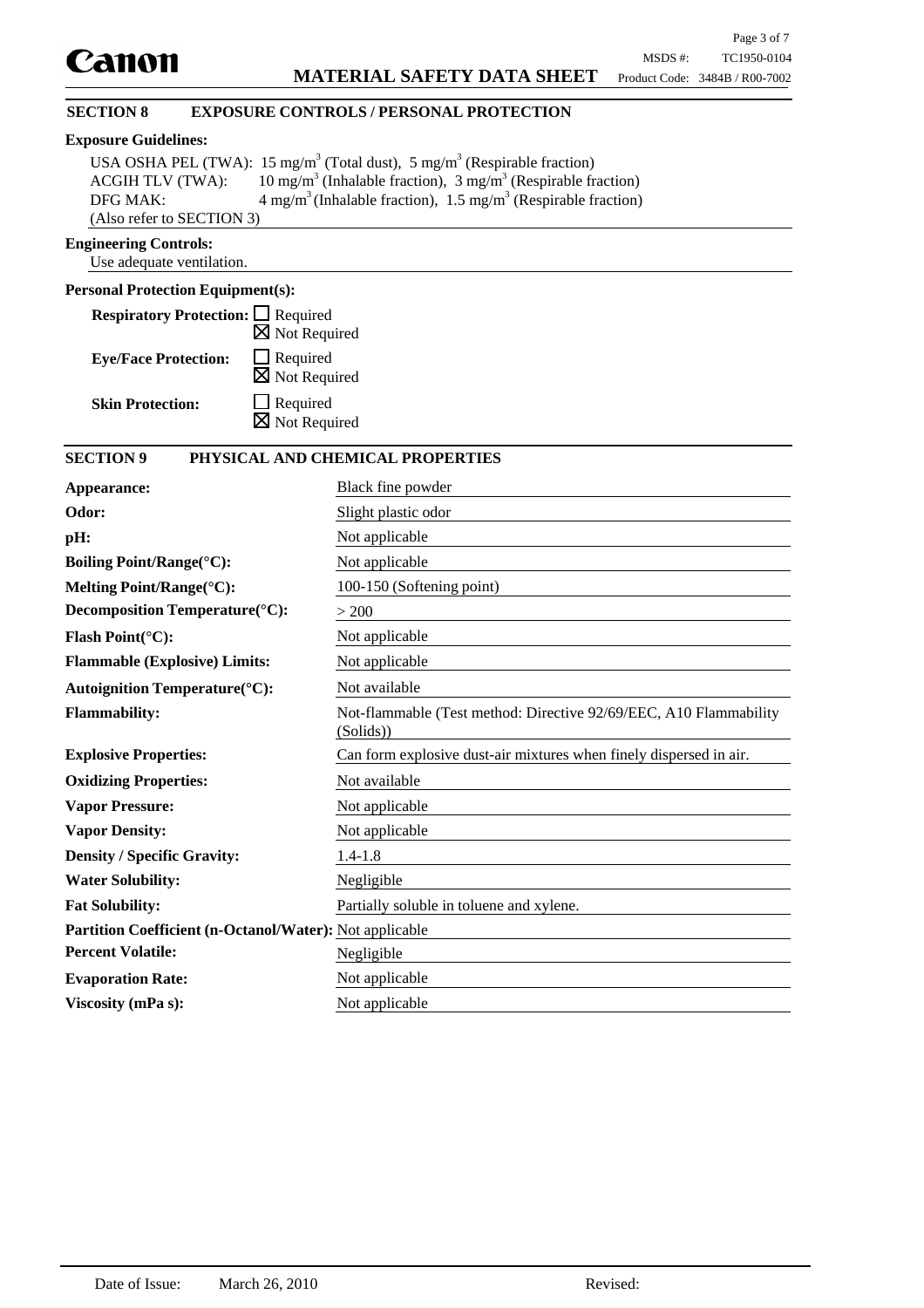|                                                                           |                                                                                                                                                                                                                                                                                                                                                                                                                                                                     |         | Page 4 of 7                    |
|---------------------------------------------------------------------------|---------------------------------------------------------------------------------------------------------------------------------------------------------------------------------------------------------------------------------------------------------------------------------------------------------------------------------------------------------------------------------------------------------------------------------------------------------------------|---------|--------------------------------|
| Canon                                                                     |                                                                                                                                                                                                                                                                                                                                                                                                                                                                     | MSDS #: | TC1950-0104                    |
|                                                                           | <b>MATERIAL SAFETY DATA SHEET</b>                                                                                                                                                                                                                                                                                                                                                                                                                                   |         | Product Code: 3484B / R00-7002 |
| <b>SECTION 10</b>                                                         | <b>STABILITY AND REACTIVITY</b>                                                                                                                                                                                                                                                                                                                                                                                                                                     |         |                                |
| <b>Stability:</b>                                                         | $\boxtimes$ Stable<br>Unstable                                                                                                                                                                                                                                                                                                                                                                                                                                      |         |                                |
| <b>Conditions to Avoid:</b>                                               | None                                                                                                                                                                                                                                                                                                                                                                                                                                                                |         |                                |
| <b>Materials to Avoid:</b>                                                | Strong oxidizers                                                                                                                                                                                                                                                                                                                                                                                                                                                    |         |                                |
| Hazardous Decomposition Products: CO, CO2                                 |                                                                                                                                                                                                                                                                                                                                                                                                                                                                     |         |                                |
| <b>Hazardous Polymerization:</b>                                          | May Occur<br>Will Not Occur                                                                                                                                                                                                                                                                                                                                                                                                                                         |         |                                |
| <b>Conditions to Avoid:</b>                                               | None                                                                                                                                                                                                                                                                                                                                                                                                                                                                |         |                                |
| <b>SECTION 11</b>                                                         | <b>TOXICOLOGICAL INFORMATION</b>                                                                                                                                                                                                                                                                                                                                                                                                                                    |         |                                |
| <b>Acute Toxicity:</b><br><b>Inhalation:</b><br>Not available             |                                                                                                                                                                                                                                                                                                                                                                                                                                                                     |         |                                |
| <b>Ingestion:</b>                                                         |                                                                                                                                                                                                                                                                                                                                                                                                                                                                     |         |                                |
| Estimate: Rat, LD50 > 2000 mg/kg (See SECTION 16)                         |                                                                                                                                                                                                                                                                                                                                                                                                                                                                     |         |                                |
| Eye:                                                                      | Estimate: Rabbit, transient slight conjunctival irritation only. (See SECTION 16)                                                                                                                                                                                                                                                                                                                                                                                   |         |                                |
| Skin:<br>Estimate: Rabbit, non-irritant (See SECTION 16)                  |                                                                                                                                                                                                                                                                                                                                                                                                                                                                     |         |                                |
| <b>Sensitization:</b><br>Estimate: skin: Non-sensitizing (See SECTION 16) |                                                                                                                                                                                                                                                                                                                                                                                                                                                                     |         |                                |
| <b>Mutagenicity:</b><br>Ames Test (S. typhimurium, E. coli): Negative     |                                                                                                                                                                                                                                                                                                                                                                                                                                                                     |         |                                |
| <b>Reproductive Toxicity:</b><br>Not available                            |                                                                                                                                                                                                                                                                                                                                                                                                                                                                     |         |                                |
| <b>Carcinogenicity:</b><br>Not available                                  |                                                                                                                                                                                                                                                                                                                                                                                                                                                                     |         |                                |
| Others:<br>Chronic effects:<br>$mg/m^3$ .                                 | Muhle et al. reported pulmonary response upon chronic inhalation exposure in rats to a toner enriched in<br>respirable-sized particles compared to commercial toner. No pulmonary change was found at $1 \text{ mg/m}^3$ which<br>is most relevant to potential human exposure. A minimal to mild degree of fibrosis was noted in 22% of the<br>animals at 4 mg/m <sup>3</sup> , and a mild to moderate degree of fibrosis was observed in 92% of the animals at 16 |         |                                |

These findings are attributed to "lung overloading", a generic response to excessive amounts of any dust retained in the lung for a prolonged interval.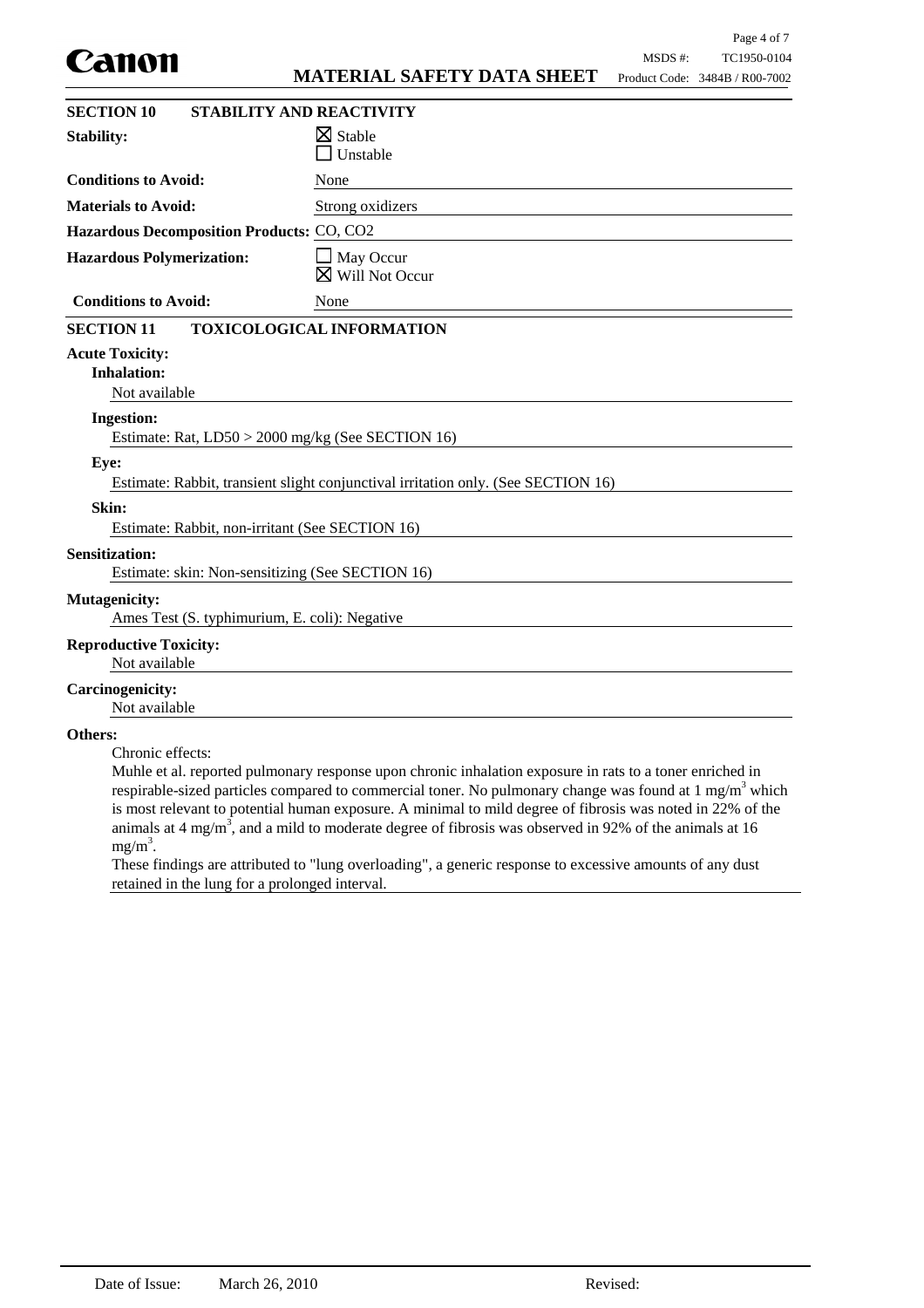| Canon |
|-------|
|-------|

# **MATERIAL SAFETY DATA SHEET**

# **Mobility:** Not available **Persistence / Degradability:** Not available **Bioaccumulation:** Not available Estimate: Fish, 96h LL50 > 1000 mg/l (WAF) Estimate: Crustaceans, 48h EL50 > 1000 mg/l (WAF) Estimate: Algae, ErL50(0-72h) > 1000 mg/l (WAF) (See SECTION 16) **Ecotoxicity: Other Adverse Effects:** Not available DO NOT put toner or toner container into fire; heated toner may cause severe burns. DO NOT shred a toner container, unless dust-explosion preventing measures are taken. Finely dispersed particles form explosive mixtures in air. Disposal should be subject to federal, state and local laws. **Method of Disposal: Symbol & Indication:** Not required Not required **R-Phrase:** Not required **Dangerous Component(s): SECTION 13 DISPOSAL CONSIDERATIONS < EU Information > Information on the Label:** Not required **S-Phrase: UN #:** 2807 **UN Shipping Name:**Magnetized material **UN Classification:** 9 **Special Precautions:**105 or more of these products shipped together, by air, are regulated as magnetized material. **UN Packing Group:**None Marine Pollutant: □ Yes  $\boxtimes$  No Chemical name (wt%): **SECTION 15 REGULATORY INFORMATION** None **Specific Provisions in Relation to Protection of Man or the Environment:** Not regulated **(EC) No 1907/2006 Annex XVII (Restrictions):** Not regulated **(EC) No 1005/2009:** Not regulated **(EC) No 689/2008: Others:** Not required **Special Precautions under 1999/45/EC Annex V: SECTION 12 ECOLOGICAL INFORMATION SECTION 14 TRANSPORT INFORMATION**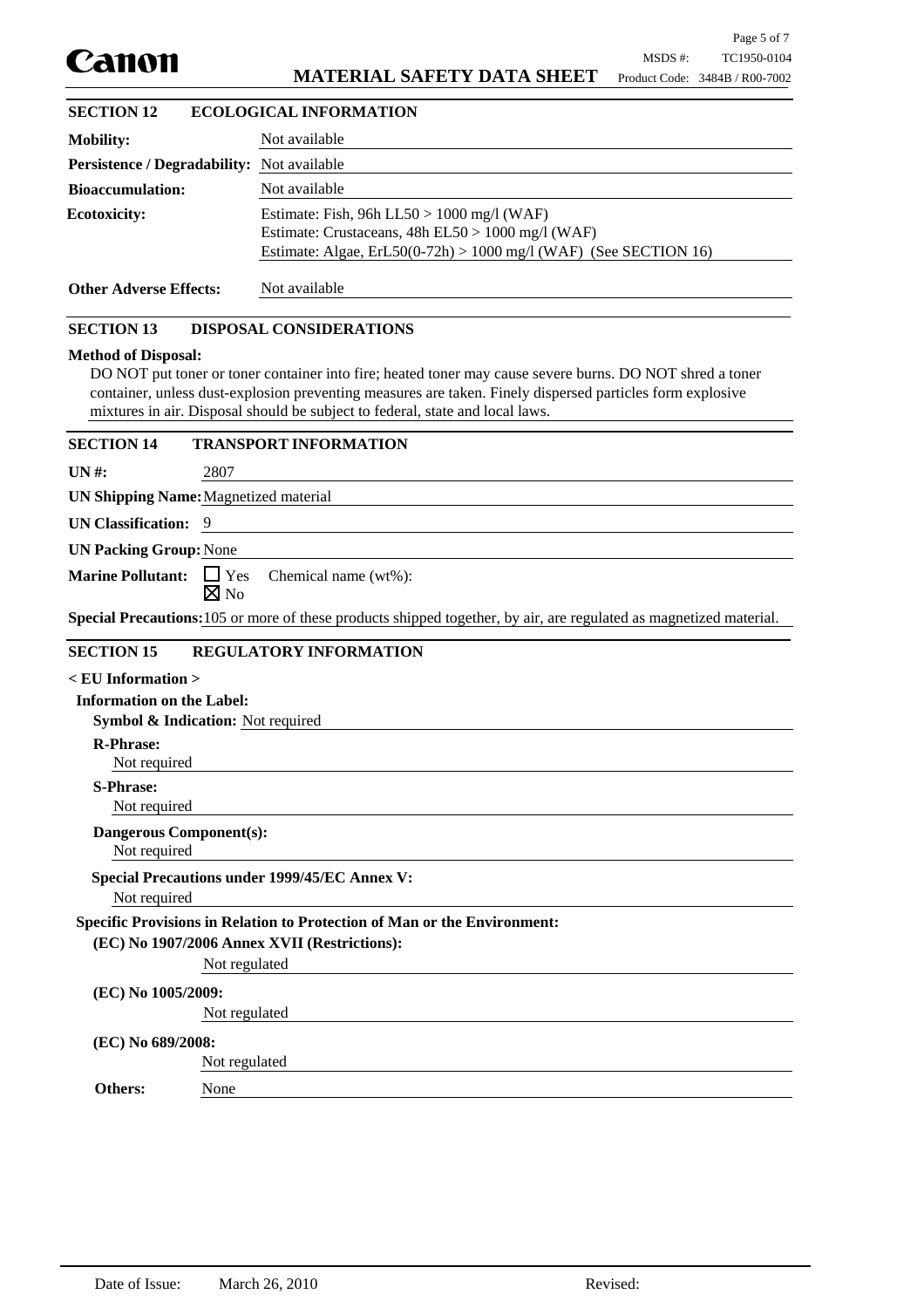| $\langle$ USA Information $\rangle$                                                                  |                                       |          |
|------------------------------------------------------------------------------------------------------|---------------------------------------|----------|
| Information on the Label under OSHA:                                                                 |                                       |          |
| <b>Signal Word:</b><br>Not required                                                                  |                                       |          |
| <b>Hazard warning:</b><br>Not required                                                               |                                       |          |
| <b>Safety Advice:</b><br>Not required                                                                |                                       |          |
| <b>Hazardous Component(s):</b><br>Not required                                                       |                                       |          |
| <b>SARA Title III §313:</b>                                                                          |                                       |          |
| <b>Chemical Name</b>                                                                                 |                                       | Weight % |
| None                                                                                                 |                                       |          |
| <b>California Proposition 65:</b>                                                                    |                                       |          |
| <b>Chemical Name</b>                                                                                 |                                       | Weight % |
| None                                                                                                 |                                       |          |
| < Canada Information >                                                                               |                                       |          |
| <b>WHMIS Controlled Product:</b>                                                                     | Not applicable (Manufactured article) |          |
| < Australia Information >                                                                            |                                       |          |
| Not classified as hazardous according to criteria of NOHSC.<br><b>Statement of Hazardous Nature:</b> |                                       |          |
| CECTION 16<br>$\Lambda$ tiied ine $\Lambda$ dm $\Lambda$ ti $\Lambda$ n                              |                                       |          |

# **SECTION 16 OTHER INFORMATION**

Estimate: Estimate based on test data on similar toner/developer/drum and/or the raw materials of this product.

#### **Literature References:**

- U.S. Department of Labor, 29CFR Part 1910
- U.S. Environmental Protection Agency, 40CFR Part 372
- U.S. Consumer Product Safety Commission, 16CFR Part 1500
- ACGIH, Threshold Limit Values for Chemical Substances and Physical Agents and Biological Exposure Indices
- U.S. Department of Health and Human Services National Toxicology Program, Annual Report on Carcinogens

- World Health Organization International Agency for Research on Cancer, IARC Monographs on the Evaluation on the Carcinogenic Risk of Chemicals to Humans

- DFG, List of MAK and BAT Values
- EU Directive (EC) No 1907/2006 Annex XVII (Restrictions), 1999/45/EC
- EU Regulation (EC) No 1005/2009, (EC) No 689/2008, (EC) No 1907/2006, (EC) No 1272/2008
- Canada Workplace Hazardous Materials Information System
- Australia National Occupational Health and Safety Commission's Approved Criteria for Classifying Hazardous Substances[NOHSC:1008]